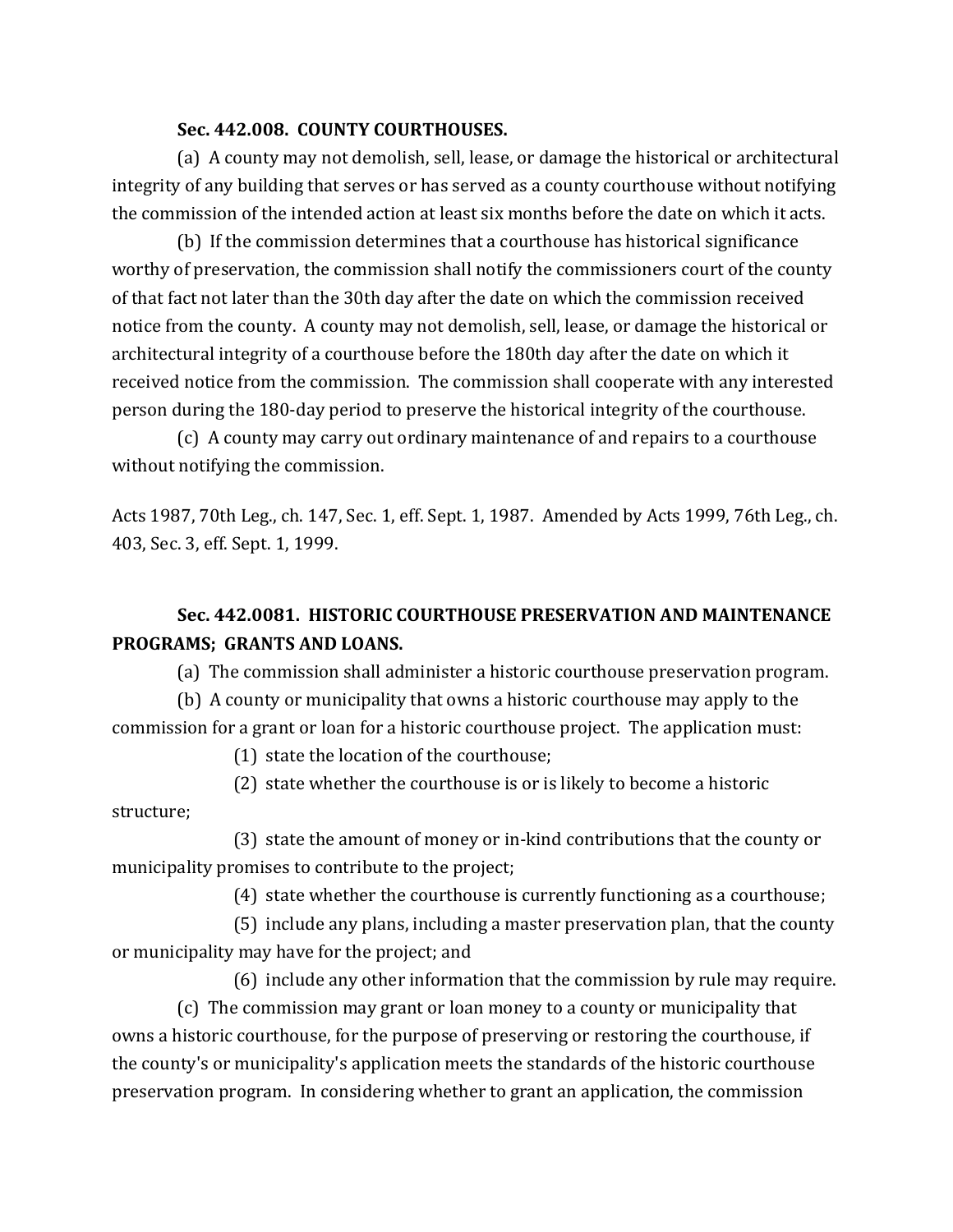shall consider the preferences and factors listed in this section as well as any other factors that it may provide by rule.

(d) In considering whether to grant an application, the commission shall give preference to:

(1) a proposed project to preserve or restore a courthouse:

- (A) that is or is likely to become a historic structure; and
- (B) that:

(i) is still functioning as a courthouse;

- (ii) was built before 1875; or
- (iii) is subject to a conservation easement held by the

commission; and

(2) a county or municipality that will provide or has provided at least 15 percent of the project's costs, including:

(A) in-kind contributions; and

(B) previous expenditures for master planning and renovations on the courthouse that are the subject of the application.

(e) In considering whether to grant an application, the commission shall also consider the following factors:

(1) the amount of money available for a grant or loan and the percentage of the costs that the county or municipality will contribute;

(2) whether the county or municipality will contribute any in-kind contribution such as labor or materials;

(3) the cost to preserve or restore the courthouse;

(4) the architectural style of the courthouse;

(5) the historic significance of the courthouse;

(6) the county's or municipality's master preservation plan;

(7) the county's or municipality's local funding capacity as measured by the total taxable value of properties in the county or municipality, as applicable; and

(8) any other factors that the commission by rule may provide.

(f) The commission shall adopt rules regarding the way in which it will consider the following factors in analyzing a county's or municipality's contribution to project costs under Subsection (d)(2):

(1) the period during which past expenditures can be considered;

(2) the amount of past expenditures that can be considered; and

(3) the amount and type of in-kind contributions that can be considered.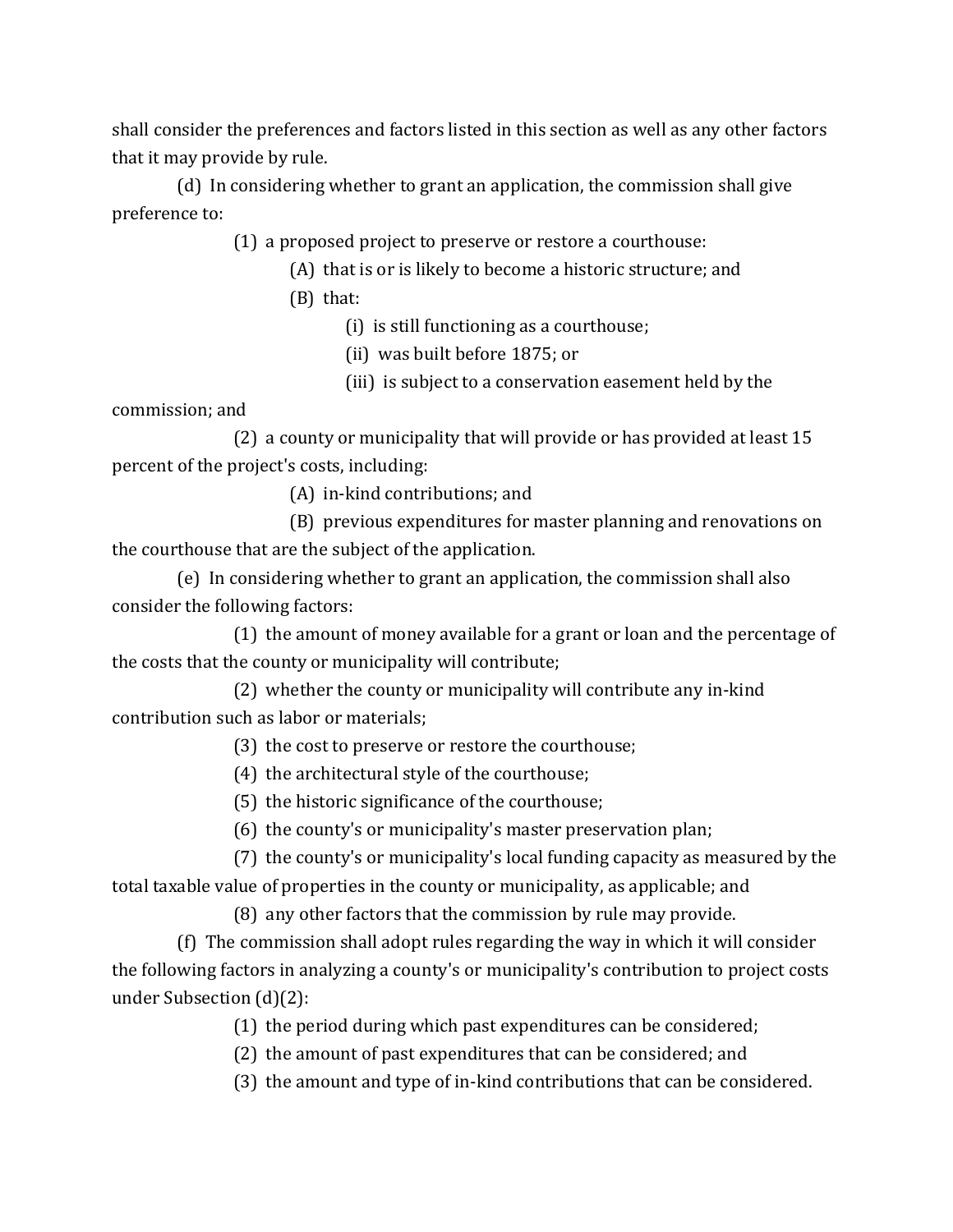(g) Repealed by Acts 2019, 86th Leg., R.S., Ch. 178 (H.B.  $1422$ ), Sec. 12(1), eff. September 1, 2019.

(g-1) To help protect courthouses that have benefited from the historic courthouse preservation program, the commission shall develop and implement a maintenance program to assist counties and municipalities receiving money under the preservation program in continuing to maintain, repair, and preserve the courthouses. The maintenance program may include offering to periodically inspect the courthouses and offering counties and municipalities technical assistance and information on best practices in maintaining the courthouses.

(h) The commission shall adopt rules necessary to implement the historic courthouse preservation and maintenance programs.

Added by Acts 1999, 76th Leg., ch. 403, Sec. 2, eff. Sept. 1, 1999. Amended by:

> Acts 2005, 79th Leg., Ch. 646 (H.B. [2902\)](http://www.legis.state.tx.us/tlodocs/79R/billtext/html/HB02902F.HTM), Sec. 1, eff. September 1, 2005. Acts 2005, 79th Leg., Ch. 646 (H.B. [2902\)](http://www.legis.state.tx.us/tlodocs/79R/billtext/html/HB02902F.HTM), Sec. 2, eff. September 1, 2005. Acts 2013, 83rd Leg., R.S., Ch. 1100 (H.B. [3674\)](http://www.legis.state.tx.us/tlodocs/83R/billtext/html/HB03674F.HTM), Sec. 2, eff. September 1, 2013. Acts 2019, 86th Leg., R.S., Ch. 178 (H.B. [1422\)](http://www.legis.state.tx.us/tlodocs/86R/billtext/html/HB01422F.HTM), Sec. 12(1), eff. September 1, 2019. Acts 2019, 86th Leg., R.S., Ch. 424 (S.B[. 496\)](http://www.legis.state.tx.us/tlodocs/86R/billtext/html/SB00496F.HTM), Sec. 1, eff. September 1, 2019.

## **Sec. 442.0082. HISTORIC COURTHOUSE PROJECT; REQUIREMENTS.**

(a) Before incurring any expenses payable from funds received from the commission under the historic courthouse preservation program, a county or municipality must have a master preservation plan for its historic courthouse project. The commission by rule shall prescribe the minimum standards for a master preservation plan.

(b) A county or municipality that receives money under the historic courthouse preservation program must use recognized preservation standards for work on a historic courthouse project. The commission by rule shall establish standards regarding the quality of the work performed on a historic courthouse project.

(c) A county or municipality that receives money under the historic courthouse preservation program for a historic courthouse project may use the money only for eligible preservation and restoration expenses that the commission by rule shall prescribe. Eligible expenses may include costs for:

(1) structural, mechanical, electrical, and plumbing systems and weather protection and emergency public safety issues not covered by insurance;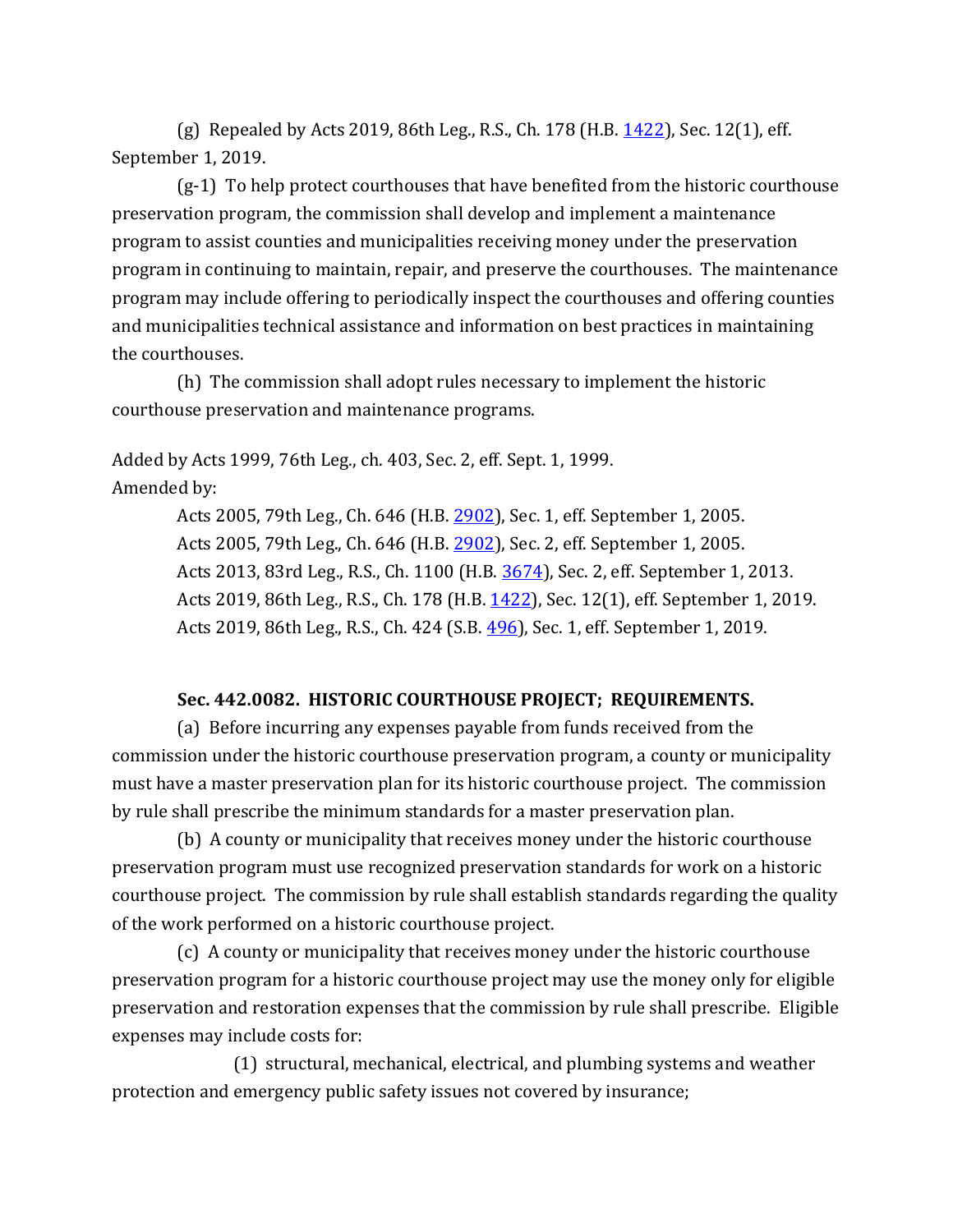(2) code and environmental compliance, including complying with the federal Americans with Disabilities Act of 1990 and its subsequent amendments, Chapter [469,](http://www.statutes.legis.state.tx.us/GetStatute.aspx?Code=GV&Value=469) and other state laws relating to accessibility standards, hazardous materials mitigation rules, and other similar concerns;

(3) replication of a missing architectural feature;

(4) removal of an inappropriate addition or modification; and

(5) restoration of a courtroom or other significant public space in a functional and historically appropriate manner.

(d) A county's or municipality's expenditure of money received under this chapter for a historic courthouse project is subject to audit by the state auditor in accordance with Chapter [321.](http://www.statutes.legis.state.tx.us/GetStatute.aspx?Code=GV&Value=321)

(e) The commission by rule shall provide for oversight procedures on a project. These rules shall provide for reasonable inspections by the commission as well as periodic reports by a county or municipality on a project's progress.

Added by Acts 1999, 76th Leg., ch. 403, Sec. 2, eff. Sept. 1, 1999. Amended by: Acts 2013, 83rd Leg., R.S., Ch. 1100 (H.B. [3674\)](http://www.legis.state.tx.us/tlodocs/83R/billtext/html/HB03674F.HTM), Sec. 3, eff. September 1, 2013.

## **Sec. 442.0083. FUNDING FOR HISTORIC COURTHOUSE PRESERVATION PROGRAM; HISTORIC COURTHOUSE PRESERVATION FUND ACCOUNT.**

(a) The historic courthouse preservation fund account is a separate account in the general revenue fund. The account consists of transfers made to the account, payments on loans made under the historic courthouse preservation program, grants and donations made for the purposes of the historic courthouse preservation program, and income earned on investments of money in the account. Appropriations to the commission for the historic courthouse preservation program shall be deposited to the credit of the account. Notwithstanding Section  $404.071$ , income earned on money in the account shall be deposited to the credit of the account.

(b) Except as otherwise provided by Subsection (c), the commission may use money in the historic courthouse preservation fund account to provide a grant or loan to a county or municipality that owns a historic courthouse for a historic courthouse project. The grant or loan may be in the amount and according to the terms that the commission by rule shall determine.